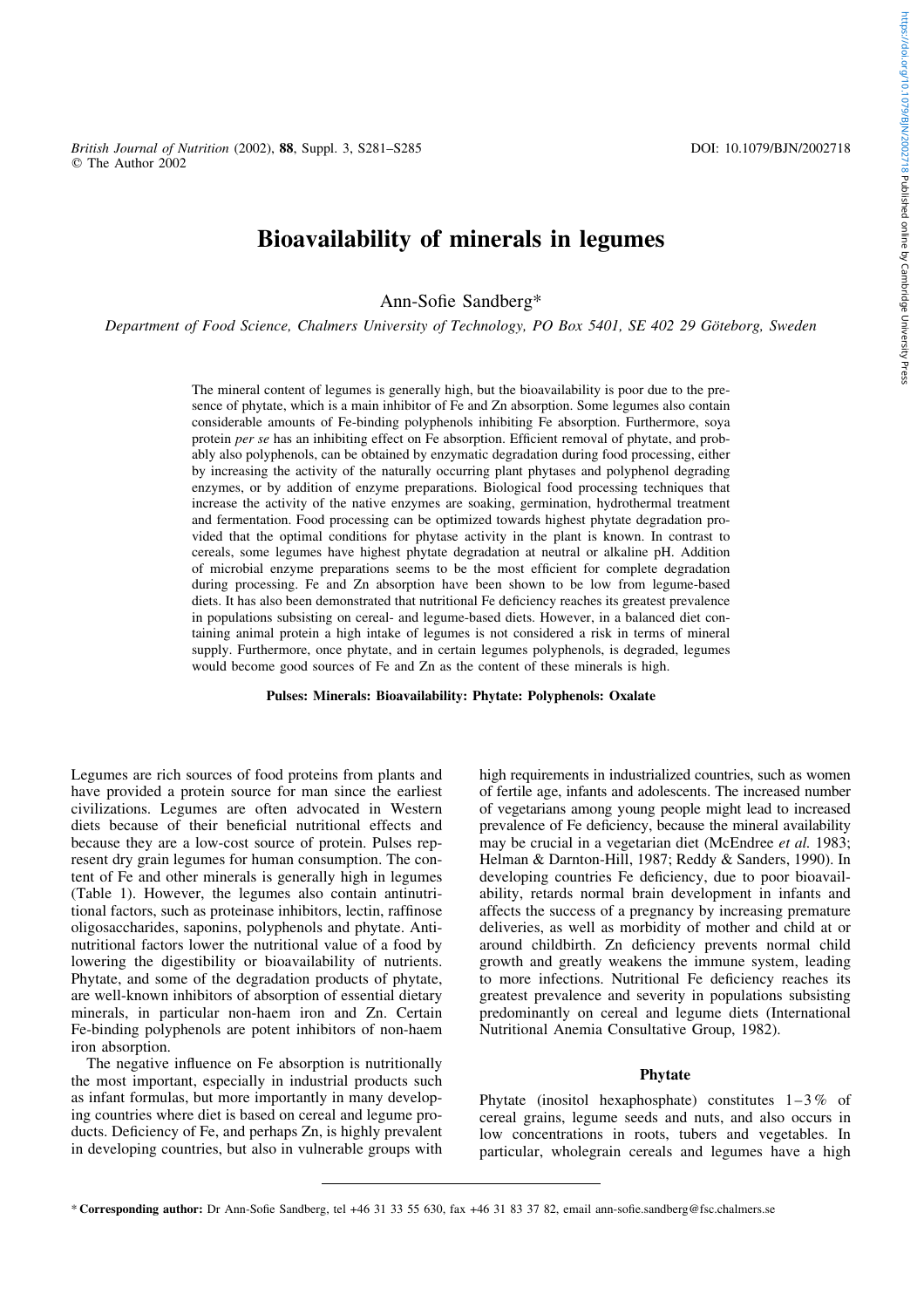<span id="page-1-0"></span>Table 1. Minerals (iron, zinc, calcium and magnesium; per 100 g of dry seed) in some pulses and soyabeans (from Fachmann et al. 2000)

|                                                                                 | Fe (mg)                             | $Zn$ (mg)                             | Ca (mg)                       | Mg (mg)                         |
|---------------------------------------------------------------------------------|-------------------------------------|---------------------------------------|-------------------------------|---------------------------------|
| Phaseolus vulgaris<br>Peas (Pisum sativum)<br>Chickpeas<br>Lentils<br>Sovabeans | 7.0<br>7.36<br>6.96<br>7.50<br>6.64 | $3-0$<br>3.01<br>3.54<br>3.73<br>4.18 | 197<br>96<br>124<br>71<br>201 | 250<br>132<br>155<br>129<br>220 |

content of phytate but also of the minerals Zn, Fe and Mg. The phytate content of some legumes is shown in Table 2 and the mineral content in Table 1. In legume seeds, phytate is located in the protein bodies in the endosperm. Phytate occurs as a mineral complex, which is insoluble at the physiological pH of the intestine. It is considered antinutritional, causing reduced uptake in the human intestine of essential dietary minerals such as Fe, Zn and Ca. A dose-dependent inhibition of Fe, Zn and Ca absorption by phytate has been demonstrated in humans (Hallberg et al. 1989; Brune et al. 1992; Hurrell et al. 1992; Fredlund et al. 2002). Inositol pentaphosphate has also been identified as an inhibitor of Fe and Zn absorption (Lönnerdal et al. 1989; Sandström & Sandberg, 1992; Sandberg et al. 1999). Furthermore, it was found recently that inositol triand tetraphosphate contribute to the negative effect on Fe absorption of processed food containing a mixture of inositol phosphates (Sandberg et al. 1999), probably by interactions with the higher phosphorylated inositol phosphates.

### Polyphenols

Certain polyphenols are able to complex-bind Fe, which make the complex-bound Fe unavailable for absorption (Brune et al. 1989; Hurrell et al. 1999). According to Brune *et al.* (1989) the amount of Fe-binding phenolic galloyl groups in foods roughly corresponds to the degree of inhibition of Fe absorption. Hurrell et al. (1999), however, concluded that all major types of food polyphenols can strongly inhibit dietary non-haem iron absorption.

Legumes contain varying amounts of polyphenols and generally the amounts are considered higher in the coloured seeds (reviewed by Salunkhe et al. 1982). Beans of the species Phaseolus vulgaris were found to contain high amounts of polyphenols (Paredes-Lopez & Harry, 1989), whereas the content of polyphenols in peas (*Pisum sativum*) is very low.

Table 2. Content of phytate-phosphorus in legumes (from Reddy et al. 1989)

| Legumes          | Phytate-P $(g/100g)$ |  |  |
|------------------|----------------------|--|--|
| Sovabeans        | $0.28 - 0.63$        |  |  |
| Red kidney beans | $0.34 - 0.58$        |  |  |
| Peas             | $0.06 - 0.33$        |  |  |
| Lentils          | $0.08 - 0.30$        |  |  |

## Oxalic acid

Oxalate salts are poorly soluble at intestinal pH and oxalic acid is known to decrease Ca absorption in monogastric animals (Allen, 1982). The effect of oxalate on Ca absorption in humans is less clear. Ca in spinach with a high oxalate content is very poorly absorbed (Heaney et al. 1988) while kale, a low-oxalate vegetable, exhibits excellent Ca absorbability (Heaney & Weaver, 1990). However, studies with calcium oxalate suggest that other factors in spinach contribute to the low Ca absorption (Heaney & Weaver, 1989). A certain amount of oxalic acid also occurs in phaseolus beans.

# Enzymatic degradation of phytate in legumes during food processing

Degradation of phytate can occur both during food processing and in the gastrointestinal tract. This degradation is of nutritional importance because it has been demonstrated that such controlled degradation improves the uptake of essential dietary minerals, i.e. Fe and Zn (Sandberg & Svanberg, 1991; Brune et al. 1992; Hurrell et al. 1992). Major efforts are therefore made to reduce the amount of phytate in foods by means of phytate-degrading enzymes, phytases, present naturally in the plant foods or present in yeasts or other micro-organisms used in food processing. These enzymes successively remove, one after the other, the six phosphorus groups attached to the inositol ring. Biotechnologically produced microbial phytase preparations are now commercially available and used for feed preparations. In the future, their use in food processing could be feasible. In order to substantially increase Fe absorption, phytate degradation has to be virtually complete. Recent findings suggest that the inositol penta-, tetra- and triphosphates must also be degraded in order to improve Fe absorption (Sandberg et al. 1999).

However, ascorbic acid is a potent enhancer of Fe absorption, which can counteract the inhibitory effect of phytate (Hallberg et al. 1989; Siegenberg et al. 1991). Increasing the ascorbic acid in phytate-containing meals is thus another means of improving Fe absorption. Certain other organic acids formed during fermentation may also improve Fe absorption. Heat treatment of plant foods, on the other hand, often reduces the bioavailability due to inactivation of the enzyme phytase and destruction of ascorbic acid (reviewed by Sandberg, 1996).

Biological food-processing techniques that increase the activity of native enzymes of cereals and legumes are: soaking, germination, hydrothermal processing and fermentation. During germination, phytase enzymes are synthesized or activated. Lactic fermentation leads to lowering of pH as a consequence of bacterial production of organic acids, mainly lactic acid, which is favourable for cereal phytase activity (Sandberg, 2002). The microorganisms (e.g. fungi) of the starter culture used in fermentation, in some cases, exert phytase activity. However, in contrast to fungi and yeast, Lactobacillus sp. was not found to produce phytase (Fredrikson et al. 2002b).

To optimize the food process to increase mineral availability by phytate degradation, it is essential to know the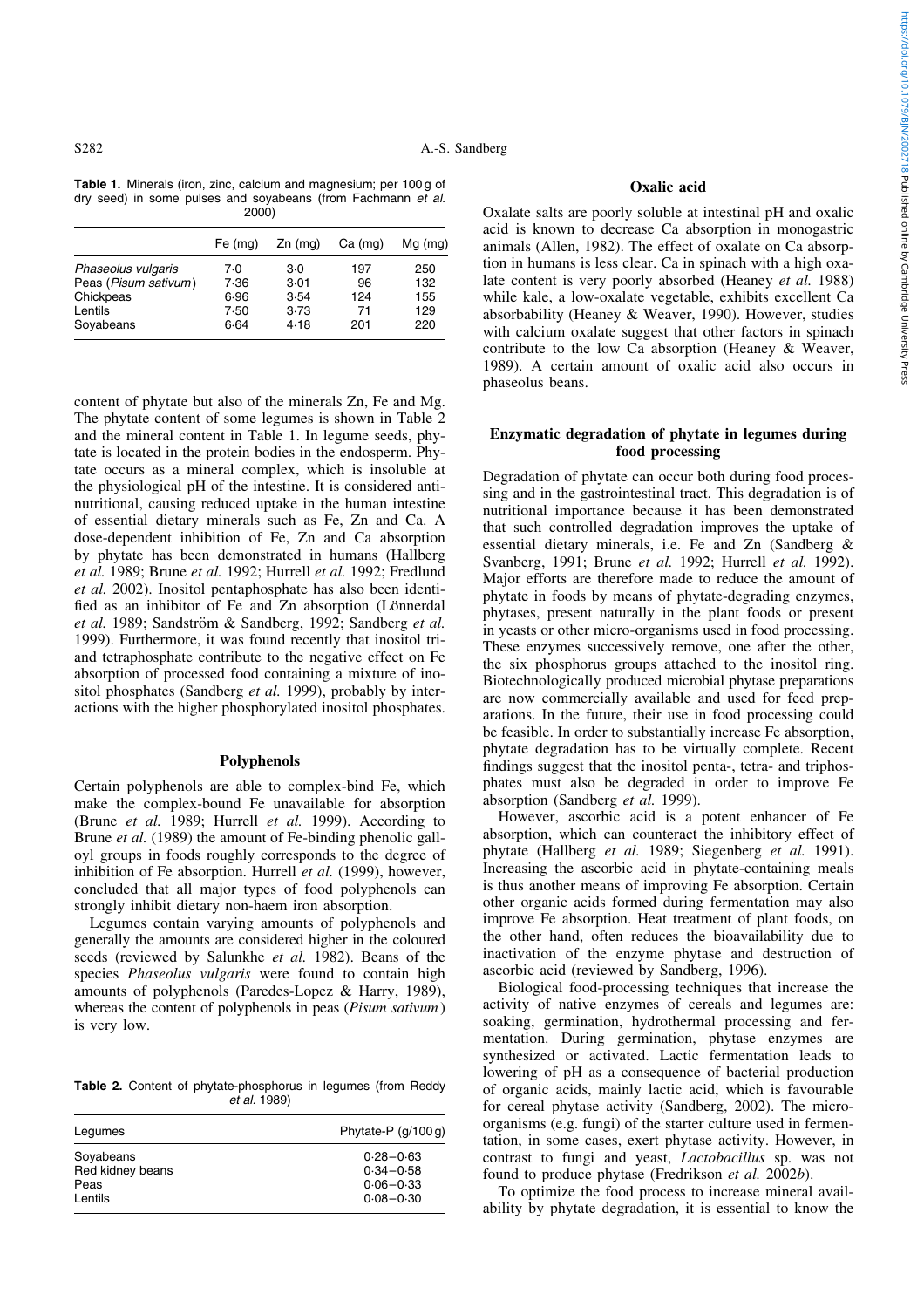optimal conditions for the phytases, which are responsible for phytate degradation in the food process. There are differences in optimal conditions for phytate degradation between plant species. Most cereal phytases have pH optima between 4·5 and 5·6, but pH optima of some legumes are neutral or alkaline (Loewus et al. 1990). Scott (1991) demonstrated an alkaline phytase extracted from different varieties of Phaseolus vulgaris. Gustafsson & Sandberg (1995) found that phytate degradation occurs in brown beans at pH 4.5 and at pH 8 at  $37^{\circ}$ C, but the highest phytate degradation was found at pH  $7.0$  and  $55^{\circ}$ C. By fermentation of pre-soaked beans, an 88 % reduction of the phytate content was obtained.

In germinated or soaked lentils, faba beans and peas, the highest phytate degradation was found at  $45^{\circ}$ C and pH 5·0, 4·0 and 7·0, respectively (Honke et al. 1999). Fredrikson et al.  $(2001a)$  achieved the most efficient phytate degradation of pea flour at pH 7.5 and  $45^{\circ}$ C. At these soaking conditions it was possible to obtain an almost complete phytate degradation in 10 h, combined with 66 % reduction of the sum of inositol penta-, tetra- and triphosphates. Favourable conditions for phytate degradation in black beans were found at pH  $5.5$  and  $50^{\circ}$ C (Greiner & Konietzny, 1997). However, compared to soaking at the mentioned conditions, a more extensive degradation was obtained by adding exogenous phytase.

# Enzymic degradation of polyphenols in legumes during processing

Enzymic degradation of polyphenols during processing should also be a possible strategy for improvement of Fe availability. Moreover, the addition of ascorbic acid was found to prevent the dose-dependent inhibitory effect of polyphenols on non-haem iron absorption (Siegenberg et al. 1991).

At least for high-tannin cereals, it has been shown that treatment with polyphenol oxidase had a reducing effect on the phenolic content (Matuschek et al. 2001). Addition of 1500 U/g resulted in a 60 % reduction of phenolic compounds and a significant improvement of Fe availability, estimated in vitro. A fungal tannase was used to decompose phenolic compounds in brown beans, but the influence on Fe availability was not determined (Gustafsson & Sandberg, 1995). Germination and fermentation of lentils were found to modify the phenolic composition. Germination reduced the amount of phenolic compounds, while natural fermentation was found to increase certain phenolic monomers (catechin) (Bartolomé et al. 1997).

# Iron and zinc absorption from legume-based diets

Fe absorption from soyabeans and soya protein products studied in single meals, using extrinsic labelling of meals with radioactive isotopes or studied by a stable isotope technique, was found to be low (Cook et al. 1981; Morck et al. 1981; Hallberg & Rossander, 1982; Hurrell et al. 1992; Davidsson et al. 1994). Fe absorption from single meals based on black beans, lentils, mung beans and split beans was found to be very low, ranging from 0·8 % to 1·9 % (Lynch et al. 1984).

Studies of meals based on white beans and soyabeans indicate that the effect of phytate on Zn absorption is less pronounced in soyabeans than in cereals (Sandström & Cederblad, 1980; Sandström et al. 1989) and that legume and animal protein are comparable, with the same Zn content. Low Zn absorption from a soya-protein-based infant formula has, however, been found (Sandström et al. 1983).

The enzymatic degradation of phytate, by addition of a microbial phytase preparation, in soya infant formula was found to improve Fe absorption significantly, provided that the removal of phytate was virtually complete (Hurrell et al. 1992). However, in the same study it was found that even after removal of phytate, soya protein itself is still relatively inhibitory to Fe absorption, probably due to the presence of Fe-binding peptides. Davidsson et al. (1994) demonstrated that the Fe bioavailability can be increased by either removal of phytate or increasing the ascorbic acid content in soya-based infant formulas. It has also been demonstrated that removal of phytate from soya formulas significantly improves Zn absorption (Lönnerdal et al. 1988).

## The New Technologies for Improved Nutritional and Functional Value of Pea Protein project

The general objective of the EU-funded project, NUT-RIPEA (FAIR CT 95–0193), was to use new technologies to develop improved pea protein products, which are devoid of antiphysiological and antinutritional factors. The nutritional and functional properties of pea proteins suggest a high potential for use in food products. Therefore, the purpose of the project was to design and develop a technical process: (1) to prepare improved pea protein products under pilot plant and factory conditions; (2) to evaluate the functional and sensory properties of improved pea products added to a variety of foods for human consumption; (3) to screen *in vitro* and in animal models the nutritional properties and antigenicity of the protein products; (4) to develop an infant formula based on the improved pea protein products; and (5) to evaluate the formula for antigenicity and protein quality in animals and Fe absorption in humans. The results have been published recently (Sandberg, 2000).

The use of pea protein isolate could be an alternative to soya isolate. Soya formulas have been used for a long period and the nutritional status of infants fed soya formula has been well documented and found to be similar to that of infants fed cow's milk formulas. However, the bioavailability of nutrients, especially minerals, has been reported to be lower than that of milk-based formulas. The availability of Fe and Zn in a dephytinized infant formula based on pea protein was evaluated (Fredrikson et al. 2001b, 2002a). Soluble amounts of Fe and Zn were collected during simulated in vitro digestion performed in a computer-controlled dynamic gastrointestinal model. The results showed that the complete dephytinization of pea protein, by addition of a microbial phytase preparation during processing, increased the amount of Fe and Zn potentially available for absorption, by 50 % and 100 %, respectively. Also, an improved uptake of Fe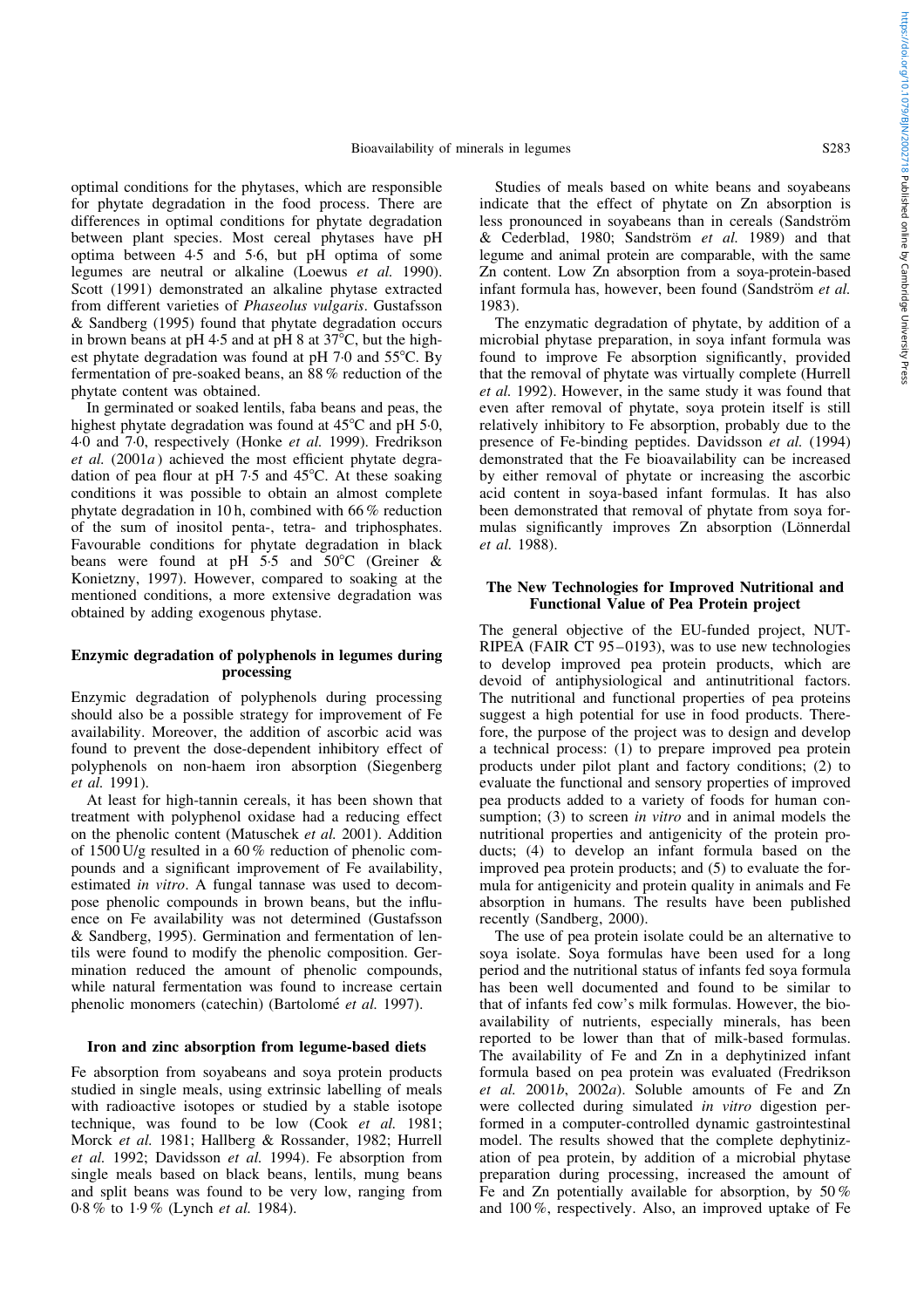was demonstrated in vitro in Caco 2 cells (Fredrikson et al.  $2002a$ ). The improvement of Fe availability was confirmed in a human study, the Fe absorption increasing by more than 50 % after phytate removal or addition of ascorbic acid to the pea protein infant formula (Davidsson et al. 2001). The data in the human study also suggest that fractional Fe absorption is higher from the dephytinized pea protein formula compared to dephytinized soya protein formulas. Pea protein may therefore be a nutritional beneficial alternative to soya protein in infant formulas, but further evaluation is needed.

#### **Conclusions**

The absorption of minerals depends on the total composition of the meal. In a balanced diet containing animal protein, a high intake of legumes does not imply a risk of inadequate mineral supply. Strictly vegetarian diets based on unrefined cereals and possibly also some legume-based diets will result in low absorption of Fe and Zn. However, the utilization of Fe and Zn, and probably other minerals, can be improved by food processes such as fermentation with phytase-producing microorganisms; soaking and germination, which degrade phytate; or addition of phytase and, in some legumes, polyphenol-degrading enzymes. In the modern food industry, the phytate content of soya-based infant formulas is of concern; major efforts are therefore being made to remove phytate. Once phytate is degraded, legumes would become good sources of Fe and Zn as the content of these minerals is high.

#### References

- Allen LK (1982) Calcium bioavailability and absorption; a review. American Journal of Clinical Nutrition 35, 783–808.
- Bartolomé B, Hernández T & Estrella I (1997) Effects of processing on individual condensed tannins from lentils. In COST 98 Effects of Antinutrients on the Nutritional Value of Legume Diets, vol. 4, pp. 32–36 [S Bardocz, M Muzquiz and A Pusztai, editors]. Luxembourg: European Communities.
- Brune M, Rossander L & Hallberg L (1989) Iron absorption and phenolic compounds. Importance of different phenolic structures. European Journal of Clinical Nutrition 43, 547–558.
- Brune M, Rossander-Hulthén L, Hallberg L, Gleerup A & Sandberg A-S (1992) Human iron absorption from bread: Inhibiting effects of cereal fiber, phytate and inositol phosphates with different numbers of phosphate groups. Journal of Nutrition 122, 442–449.
- Cook JD, Morck TA & Lynch SR (1981) The inhibitory effect of soy products on nonheme iron absorption in man. American Journal of Clinical Nutrition 34, 2622-2629.
- Davidsson L, Dimitriou T, Walczyk T & Hurrell RF (2001) Iron absorption from experimental infant formulas based on pea protein isolate. The effect of phytic acid and ascorbic acid. British Journal of Nutrition 85, 59–63.
- Davidsson L, Galan P, Kastenmayer P, Cherouvrier F, Juillerat M-A, Jercberg S & Hurrell RF (1994) Iron bioavailability studied in infants: The influence of phytic acid and ascorbic acid in infant formulas based on soy isolate. Pediatric Research 36, 816–822.
- Fachmann W, Souci SW & Kraut H (2000) Food Composition and Nutrition Tables, p. 1182. Boca Raton: CRC Press.
- Fredlund K, Rossander-Hulthén L, Isaksson M, Almgren A & Sandberg AS (2002) Absorption of zinc and calcium: dosedependent inhibition by phytate. Journal of Applied Microbiology 93, 197–204.
- Fredrikson M, Alminger ML, Carlsson NG & Sandberg A-S (2001a) Phytate content and phytate degradation by endogenous phytase in pea (Pisum sativum). Journal of the Science of Food and Agriculture 81, 1139–1144.
- Fredrikson M, Alminger ML & Sandberg AS (2002a) Improved in vitro availability of iron and zinc from dephytinised pea protein formulas, comparison of iron availability with commercial soy protein formula. Submitted for publication.
- Fredrikson M, Andlid T, Haikara A & Sandberg AS (2002b) Phytate degradation by microorganisms in synthetic media and pea flour. Journal of Applied Microbiology 93, 197–204.
- Fredrikson M, Biot P, Alminger ML, Carlsson NG & Sandberg AS (2001b) Production process for high-quality pea-protein isolate, with low content of oligosaccharides and phytate. Journal of Agricultural and Food Chemistry 49, 1208-1212.
- Greiner R & Konietzny U (1997) Phytate hydrolysis in black beans by endogeneous and exogeneous enzymes. In COST 98 Effects of Antinutrients on the Nutritional Value of Legume Diets, vol. 4, pp. 19–27 [S Bardocz, M Muzquiz and A Pusztai, editors]. Luxembourg: European Communities.
- Gustafsson E & Sandberg A-S (1995) Phytate reduction in brown beans (Phaseolus vulgaris L). Journal of Food Science 60, 149–152, 156.
- Hallberg L, Brune M & Rossander L (1989) Iron absorption in man: ascorbic acid and dose-dependent inhibition by phytate. American Journal of Clinical Nutrition 49, 140–144.
- Hallberg L & Rossander L (1982) Effect of soy protein on nonheme iron absorption in man. American Journal of Clinical Nutrition 36, 514–520.
- Heaney RP & Weaver CM (1989) Oxalate: effect on calcium absorbability. American Journal of Clinical Nutrition 50, 830–832.
- Heaney RP & Weaver CM (1990) Calcium absorption from kale. American Journal of Clinical Nutrition 51, 656-657.
- Heaney RP, Weaver CM & Recker RR (1988) Calcium absorption from spinach. American Journal of Clinical Nutrition 47, 707–709.
- Helman AD & Darnton-Hill I (1987) Vitamin and iron status in new vegetarians. American Journal of Clinical Nutrition 45, 785–789.
- Honke J, Sandberg A-S & Kozlowska H (1999) The influence of pH and temperature on endogenous phytase activity and on hydrolysis of inositol hexaphosphate in lentil, faba bean and pea seeds. Polish Journal of Food and Nutrition Sciences 8/ 49, 109–122.
- Hurrell RF, Juillerat M-A, Reddy MB, Lynch SR, Dassenko SA & Cook JD (1992) Soy protein, phytate, and iron absorption in humans. American Journal of Clinical Nutrition 56, 573–578.
- Hurrell RF, Reddy M & Cook JD (1999) Inhibition of non-haem iron absorption in man by polyphenolic-containing beverages. British Journal of Nutrition 81, 289–295.
- International Nutritional Anemia Consultative Group (1982) Iron Absorption from Cereals and Legumes. A Report of the International Nutritional Anemia Consultative Group, New York, pp. 1–44. New York: The Nutrition Foundation.
- Loewus RA, Everard JD & Young KA (1990) 3. Inositol metabolism: Precursor role and breakdown. In Inositol Metabolism in Plants, pp. 21-45 [DJ Morre, WF Boss and FA Loewus, editors]. New York: Wiley-Liss.
- Lönnerdal B, Bell JG, Hendricks AG, Burns RA & Keen CL